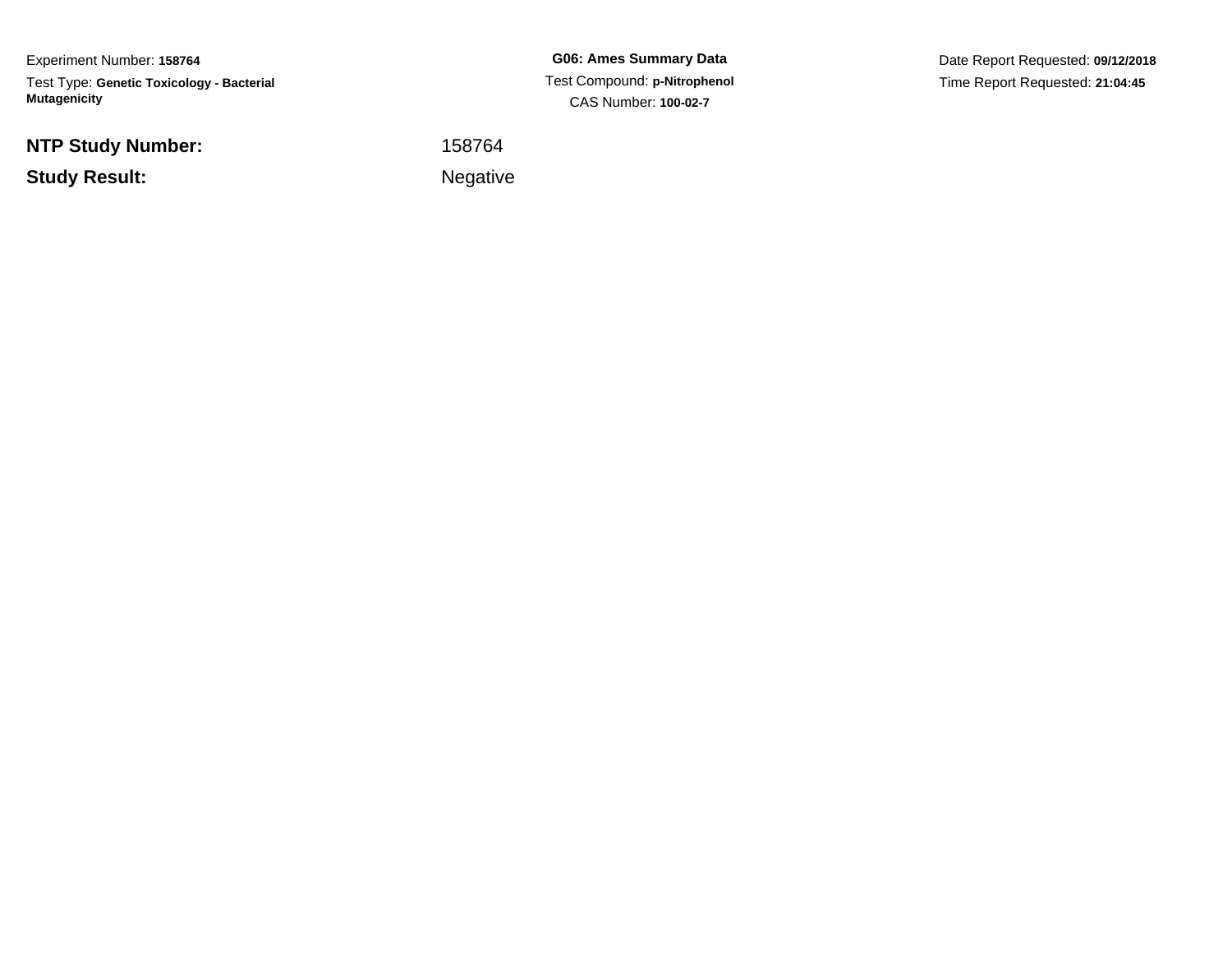Test Type: **Genetic Toxicology - Bacterial Mutagenicity**

### **G06: Ames Summary Data** Test Compound: **p-Nitrophenol** CAS Number: **100-02-7**

|                               |                   |                   | Strain: TA100          |                        |                     |
|-------------------------------|-------------------|-------------------|------------------------|------------------------|---------------------|
| Dose (ug/Plate)               | <b>Without S9</b> | <b>Without S9</b> | <b>With 10% Rat S9</b> | <b>With 10% Rat S9</b> | With 10% Hamster S9 |
| Vehicle Control <sup>1</sup>  | $149 \pm 8.1$     | $195 \pm 5.9$     | $182 \pm 7.8$          | $202 \pm 7.8$          | $192 \pm 3.9$       |
| 10.0                          | $149 \pm 16.3$    |                   | $192 \pm 6.1$          |                        | $184 \pm 4.6$       |
| 33.0                          | $140 \pm 4.6$     |                   | $184 \pm 1.9$          |                        | $181 \pm 11.3$      |
| 100.0                         | $116 \pm 7.1$     | $172 \pm 11.5$    | $182 \pm 17.6$         | $221 \pm 11.7$         | $185 \pm 3.4$       |
| 166.0                         |                   | $165 \pm 10.1$    |                        | $224 \pm 18.5$         |                     |
| 333.0                         | $103 \pm 4.5$     | $156 \pm 7.5$     | $205 \pm 0.7$          | $249 \pm 7.8$          | $198 \pm 6.8$       |
| 666.0                         |                   | $152 \pm 4.0$     |                        | $194 \pm 11.4$         |                     |
| 1000.0                        | $104 \pm 7.8$     | $144 \pm 9.1$     | $182 \pm 14.3$         | $157 \pm 22.1$         | $179 \pm 3.2$       |
| 3333.0                        |                   |                   |                        |                        |                     |
| <b>Trial Summary</b>          | Negative          | Negative          | Negative               | Equivocal              | Negative            |
| Positive Control <sup>2</sup> |                   |                   | $424 \pm 20.8$         | $510 \pm 25.8$         | $847 \pm 55.0$      |
| Positive Control <sup>3</sup> | $464 \pm 3.2$     | $408 \pm 1.9$     |                        |                        |                     |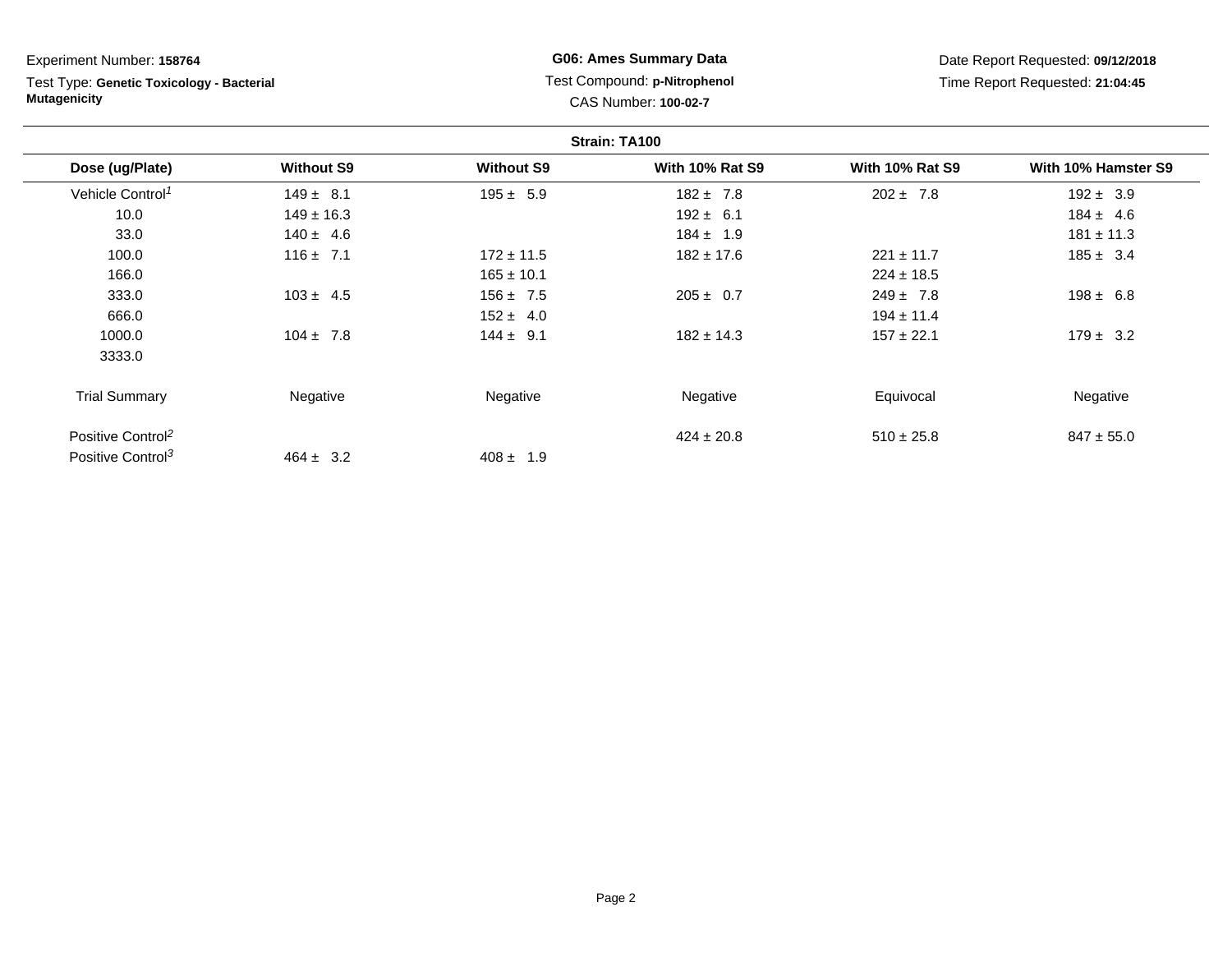Test Type: **Genetic Toxicology - Bacterial Mutagenicity**

| Dose (ug/Plate)               | With 10% Hamster S9 |
|-------------------------------|---------------------|
| Vehicle Control <sup>1</sup>  | $202 \pm 2.7$       |
| 10.0                          |                     |
| 33.0                          |                     |
| 100.0                         | $216 \pm 9.9$       |
| 166.0                         | $240 \pm 7.1$       |
| 333.0                         | $264 \pm 10.1$      |
| 666.0                         | $241 \pm 11.9$      |
| 1000.0                        | $142 \pm 11.5$      |
| 3333.0                        |                     |
|                               |                     |
| <b>Trial Summary</b>          | Equivocal           |
|                               |                     |
| Positive Control <sup>2</sup> | $837 \pm 53.6$      |
| Positive Control <sup>3</sup> |                     |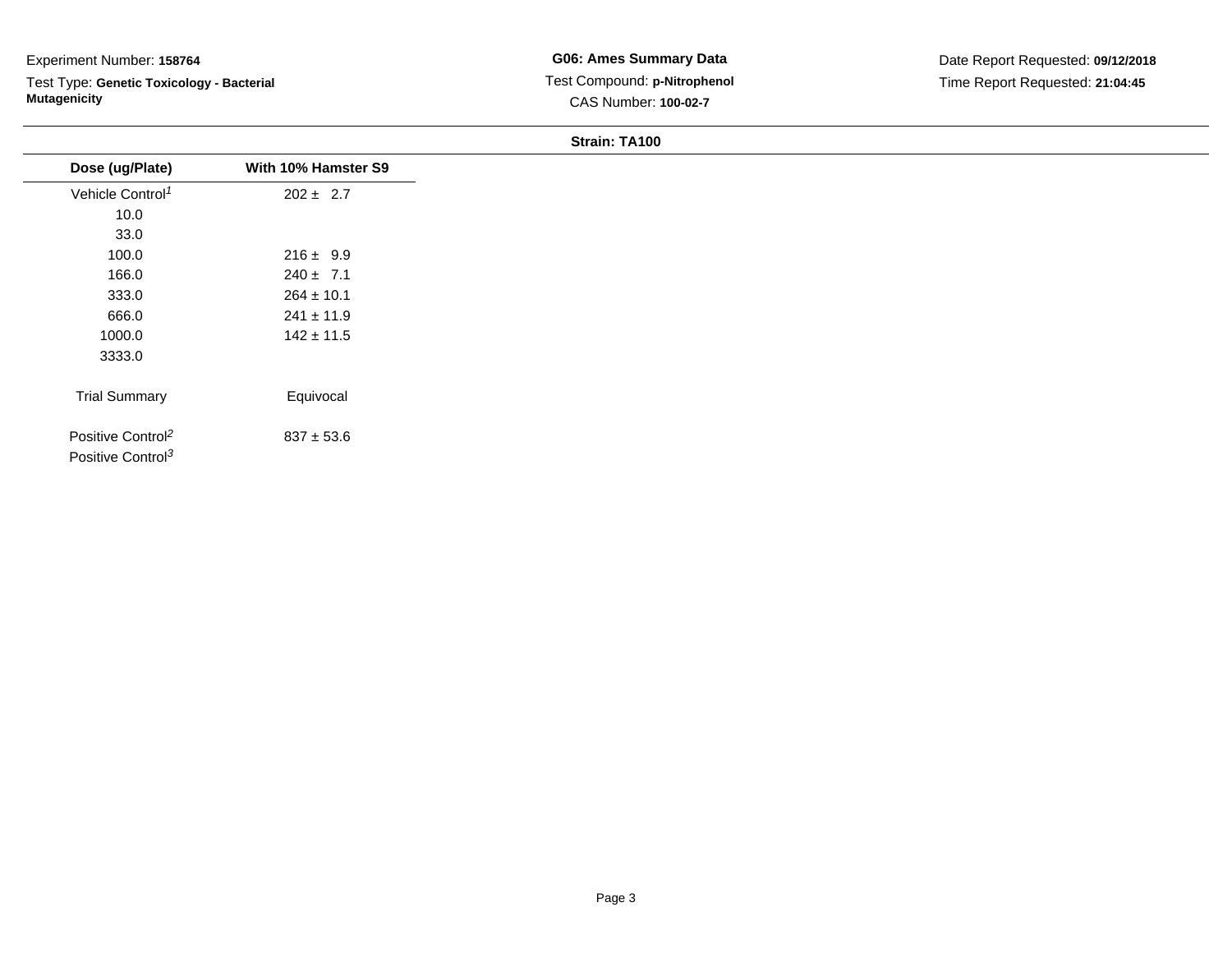Test Type: **Genetic Toxicology - Bacterial Mutagenicity**

### **G06: Ames Summary Data** Test Compound: **p-Nitrophenol** CAS Number: **100-02-7**

|                               |                   |                   | Strain: TA1535         |                        |                     |
|-------------------------------|-------------------|-------------------|------------------------|------------------------|---------------------|
| Dose (ug/Plate)               | <b>Without S9</b> | <b>Without S9</b> | <b>With 10% Rat S9</b> | <b>With 10% Rat S9</b> | With 10% Hamster S9 |
| Vehicle Control <sup>1</sup>  | $8 \pm 2.0$       | $10 \pm 1.5$      | $10 \pm 1.5$           | $10 \pm 2.1$           | $11 \pm 2.5$        |
| 10.0                          | $6 \pm 0.3$       |                   | $13 \pm 1.2$           |                        | $16 \pm 1.8$        |
| 33.0                          | $11 \pm 1.8$      |                   | $9 \pm 1.5$            |                        | $8 \pm 1.5$         |
| 100.0                         | $12 \pm 2.3$      | $9 \pm 2.3$       | $15 \pm 2.2$           | $13 \pm 1.2$           | $14 \pm 2.1$        |
| 166.0                         |                   | $8 \pm 2.0$       |                        | $8 \pm 1.5$            |                     |
| 333.0                         | $5 \pm 2.0$       | $7 \pm 1.2$       | $16 \pm 1.7$           | $10 \pm 3.2$           | $9 \pm 1.5$         |
| 666.0                         |                   | $14 \pm 1.2$      |                        | $8 \pm 0.3$            |                     |
| 1000.0                        | $7 \pm 2.2$       | $2 \pm 0.3$       | $10 \pm 1.9$           | 6 ± 0.9                | $10 \pm 2.1$        |
| <b>Trial Summary</b>          | Negative          | Negative          | Negative               | Negative               | Negative            |
| Positive Control <sup>2</sup> |                   |                   | $56 \pm 11.5$          | $76 \pm 2.9$           | $103 \pm 9.4$       |
| Positive Control <sup>3</sup> | $401 \pm 54.9$    | $305 \pm 27.3$    |                        |                        |                     |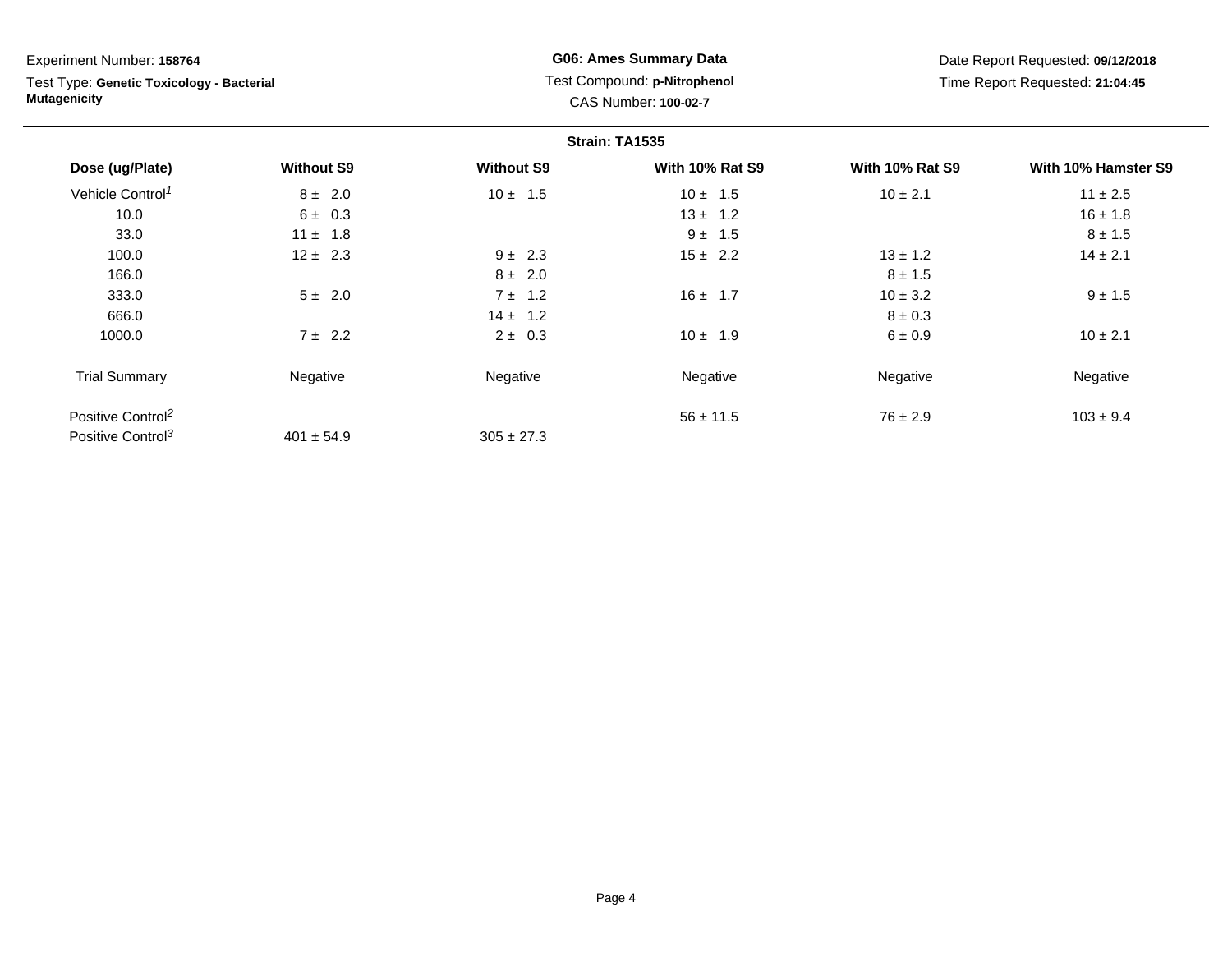Test Type: **Genetic Toxicology - Bacterial Mutagenicity**

| Dose (ug/Plate)                                                | With 10% Hamster S9 |
|----------------------------------------------------------------|---------------------|
| Vehicle Control <sup>1</sup>                                   | $12 \pm 2.0$        |
| 10.0                                                           |                     |
| 33.0                                                           |                     |
| 100.0                                                          | $9 \pm 2.1$         |
| 166.0                                                          | $9 \pm 1.0$         |
| 333.0                                                          | 6 ± 1.2             |
| 666.0                                                          | $7 \pm 1.2$         |
| 1000.0                                                         | $5\pm0.3$           |
| <b>Trial Summary</b>                                           | Negative            |
| Positive Control <sup>2</sup><br>Positive Control <sup>3</sup> | $55 \pm 7.2$        |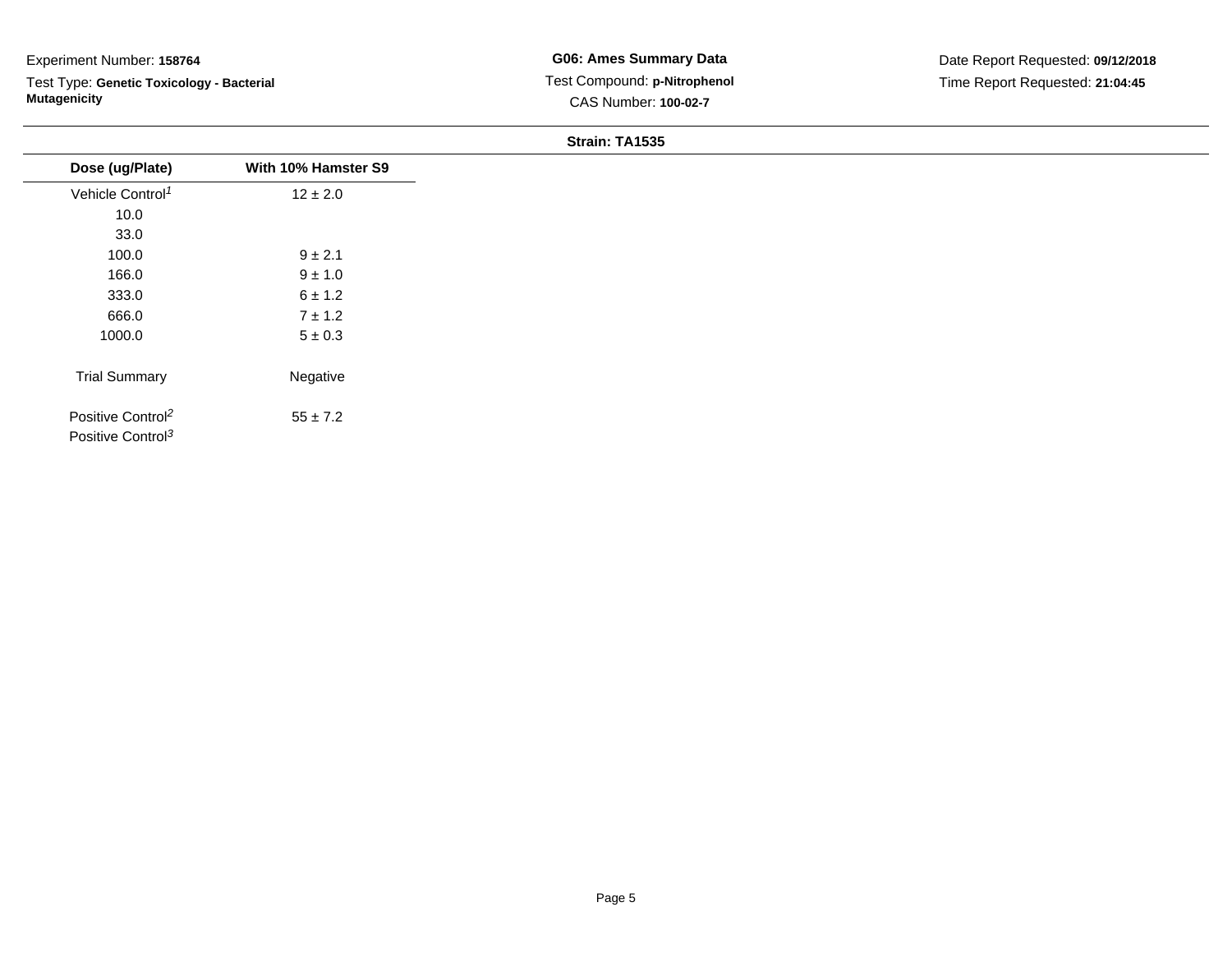Test Type: **Genetic Toxicology - Bacterial Mutagenicity**

**G06: Ames Summary Data** Test Compound: **p-Nitrophenol** CAS Number: **100-02-7**

|                               |                   |                   | Strain: TA1537         |                        |                     |
|-------------------------------|-------------------|-------------------|------------------------|------------------------|---------------------|
| Dose (ug/Plate)               | <b>Without S9</b> | <b>Without S9</b> | <b>With 10% Rat S9</b> | <b>With 10% Rat S9</b> | With 10% Hamster S9 |
| Vehicle Control <sup>1</sup>  | $4 \pm 0.7$       | $3 \pm 1.5$       | $8 \pm 2.5$            | $5 \pm 1.5$            | $7 \pm 1.2$         |
| 10.0                          | $8 \pm 2.7$       |                   | $7 \pm 1.0$            |                        | $12 \pm 0.6$        |
| 33.0                          | $5 \pm 1.2$       |                   | $8 \pm 1.2$            |                        | $6 \pm 2.3$         |
| 100.0                         | $7 \pm 0.7$       | $9 \pm 2.2$       | $13 \pm 2.1$           | 6 ± 0.6                | $10 \pm 1.8$        |
| 166.0                         |                   | $8 \pm 1.2$       |                        | $9 \pm 2.5$            |                     |
| 333.0                         | $9 \pm 2.6$       | $11 \pm 2.7$      | $10 \pm 3.5$           | $9 \pm 1.2$            | $22 \pm 5.5$        |
| 666.0                         |                   | $10 \pm 2.1$      |                        | $8 \pm 1.2$            |                     |
| 1000.0                        | $11 \pm 1.8$      | $7 \pm 2.0$       | $14 \pm 3.2$           | $1 \pm 1.0$            | $15 \pm 3.8$        |
| <b>Trial Summary</b>          | Negative          | Negative          | Negative               | Negative               | Equivocal           |
| Positive Control <sup>2</sup> |                   |                   | $33 \pm 9.5$           | $21 \pm 2.1$           | $59 \pm 0.7$        |
| Positive Control <sup>4</sup> | $34 \pm 7.7$      | $38 \pm 9.1$      |                        |                        |                     |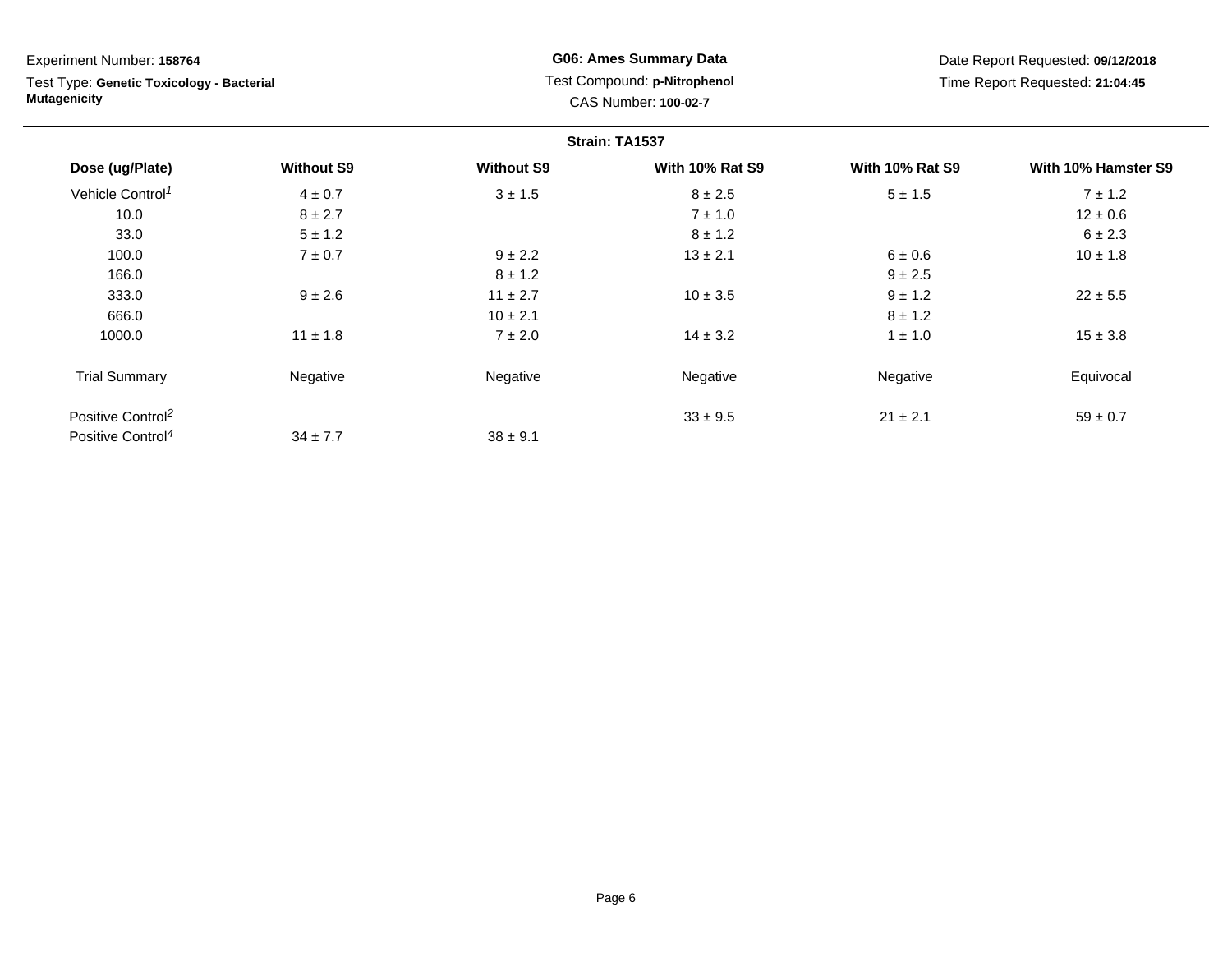Test Type: **Genetic Toxicology - Bacterial Mutagenicity**

| Dose (ug/Plate)                                                | With 10% Hamster S9 |
|----------------------------------------------------------------|---------------------|
| Vehicle Control <sup>1</sup>                                   | $4 \pm 0.3$         |
| 10.0                                                           |                     |
| 33.0                                                           |                     |
| 100.0                                                          | $7 \pm 1.9$         |
| 166.0                                                          | $11 \pm 0.9$        |
| 333.0                                                          | $9 \pm 1.5$         |
| 666.0                                                          | $7 \pm 2.2$         |
| 1000.0                                                         | Toxic               |
| <b>Trial Summary</b>                                           | Negative            |
| Positive Control <sup>2</sup><br>Positive Control <sup>4</sup> | $19 \pm 1.3$        |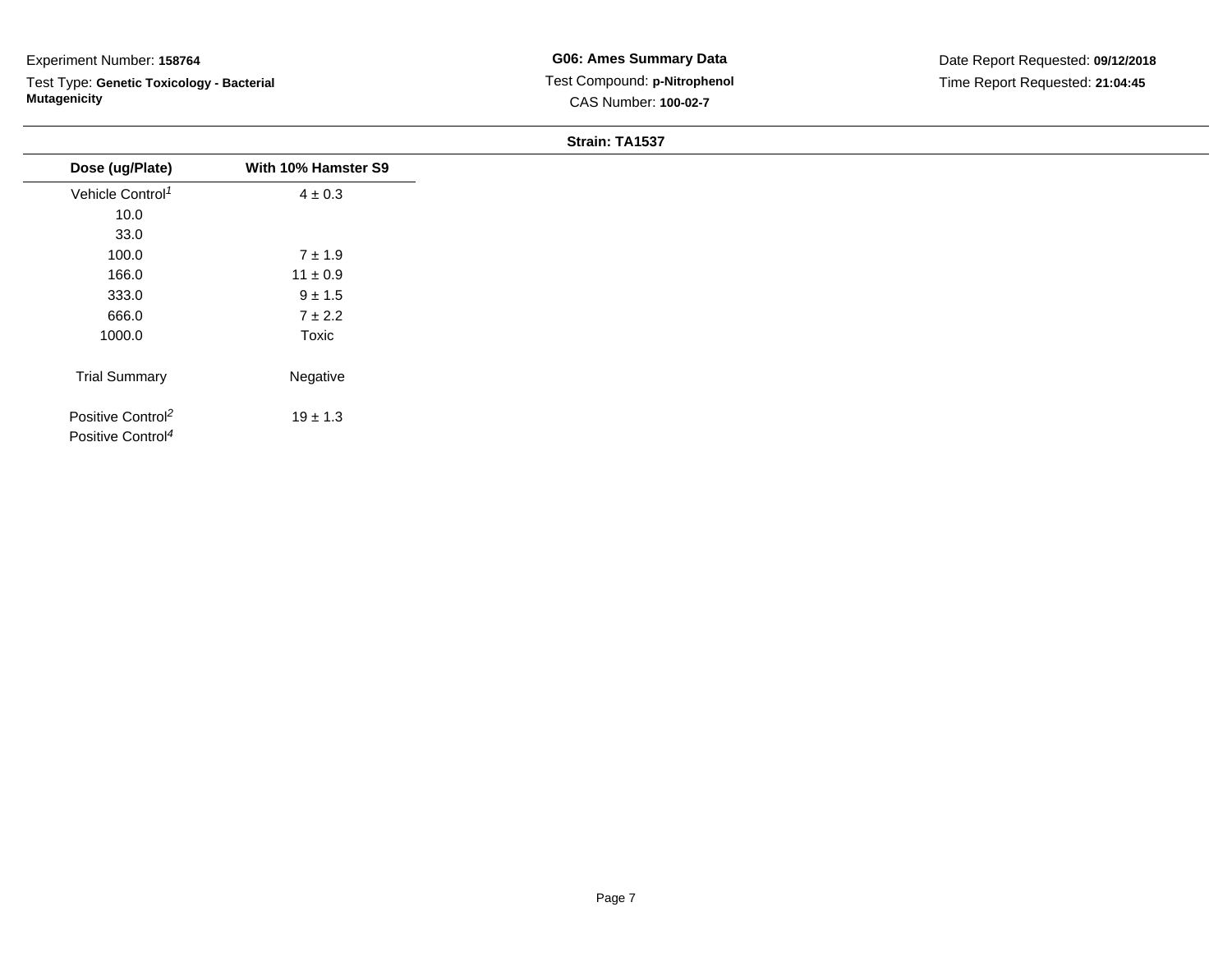Test Type: **Genetic Toxicology - Bacterial Mutagenicity**

**G06: Ames Summary Data** Test Compound: **p-Nitrophenol** CAS Number: **100-02-7**

|                               |                   |                   | <b>Strain: TA98</b>    |                        |                        |
|-------------------------------|-------------------|-------------------|------------------------|------------------------|------------------------|
| Dose (ug/Plate)               | <b>Without S9</b> | <b>Without S9</b> | <b>With 10% Rat S9</b> | <b>With 10% Rat S9</b> | With 10% Hamster S9    |
| Vehicle Control <sup>1</sup>  | $16 \pm 2.4$      | $17 \pm 4.1$      | $26 \pm 2.0$           | $25 \pm 0.9$           | $22 \pm 3.8$           |
| 10.0                          | $12 \pm 3.2$      |                   | $30 \pm 2.2$           |                        | $26 \pm 2.4$           |
| 33.0                          | $14 \pm 1.2$      |                   | $27 \pm 1.5$           |                        | $26 \pm 7.0$           |
| 100.0                         | $23 \pm 2.5$      | $25 \pm 3.0$      | $28 \pm 3.1$           | $21 \pm 1.7$           | $20 \pm 2.9$           |
| 166.0                         |                   | $25 \pm 6.0$      |                        | $23 \pm 2.3$           |                        |
| 333.0                         | $16 \pm 2.3$      | $33 \pm 5.5$      | $25 \pm 3.5$           | $24 \pm 1.5$           | $41 \pm 9.5$           |
| 666.0                         |                   | $27 \pm 4.7$      |                        | $21 \pm 5.9$           |                        |
| 1000.0                        | $15 \pm 1.7$      | $15 \pm 0.3$      | $33 \pm 4.7$           | $14 \pm 1.7$           | $49 \pm 2.0$           |
| <b>Trial Summary</b>          | Negative          | Equivocal         | Negative               | Negative               | <b>Weakly Positive</b> |
| Positive Control <sup>2</sup> |                   |                   | $209 \pm 9.8$          | $209 \pm 15.1$         | $674 \pm 32.6$         |
| Positive Control <sup>5</sup> | $226 \pm 7.0$     | $216 \pm 11.9$    |                        |                        |                        |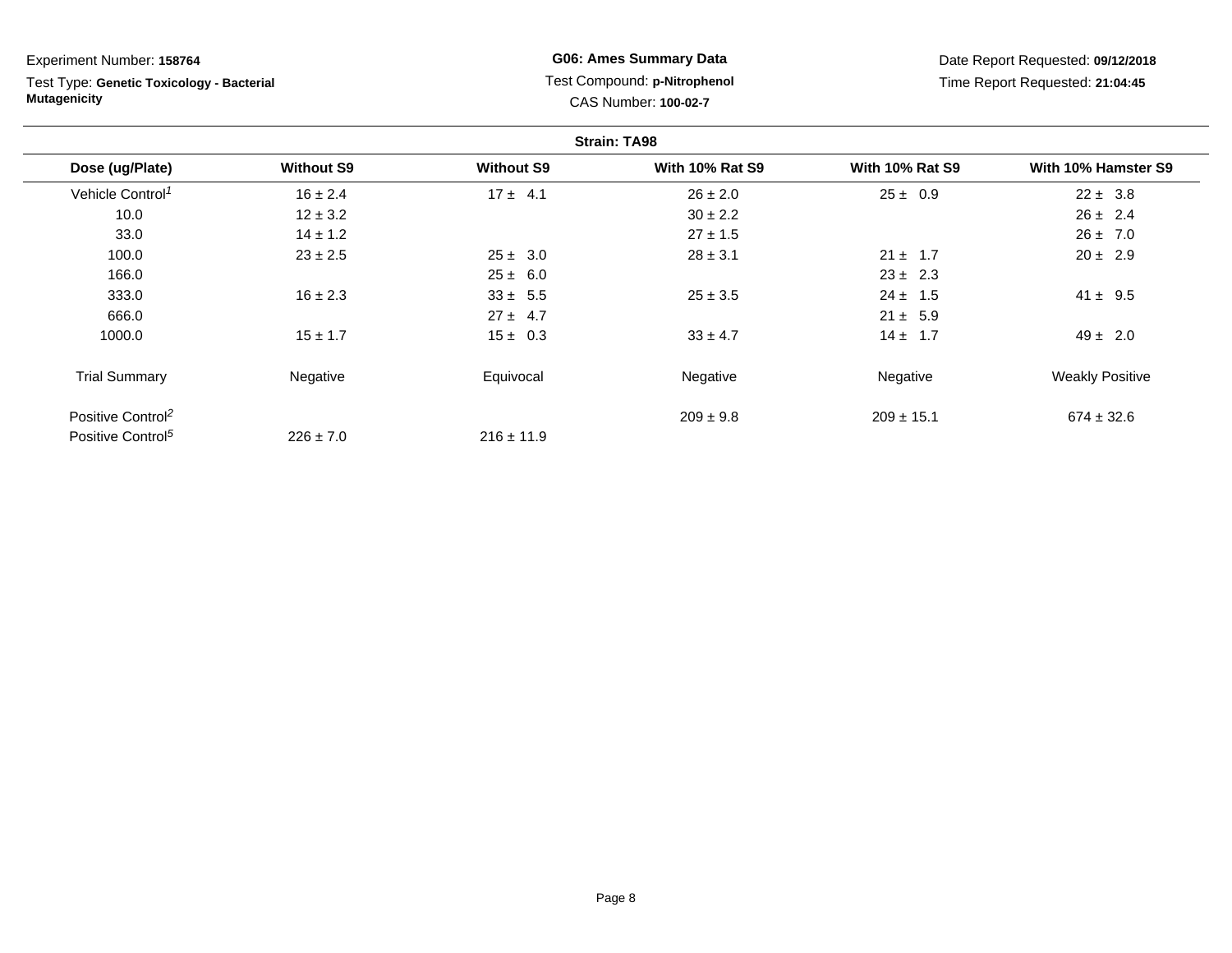Test Type: **Genetic Toxicology - Bacterial Mutagenicity**

| Dose (ug/Plate)                                                | With 10% Hamster S9 |
|----------------------------------------------------------------|---------------------|
| Vehicle Control <sup>1</sup>                                   | $23 \pm 1.7$        |
| 10.0                                                           |                     |
| 33.0                                                           |                     |
| 100.0                                                          | $21 \pm 2.4$        |
| 166.0                                                          | $19 \pm 5.5$        |
| 333.0                                                          | $27 \pm 3.8$        |
| 666.0                                                          | $27 \pm 4.4$        |
| 1000.0                                                         | $19 \pm 2.2$        |
|                                                                |                     |
| <b>Trial Summary</b>                                           | Negative            |
| Positive Control <sup>2</sup><br>Positive Control <sup>5</sup> | $346 \pm 38.0$      |